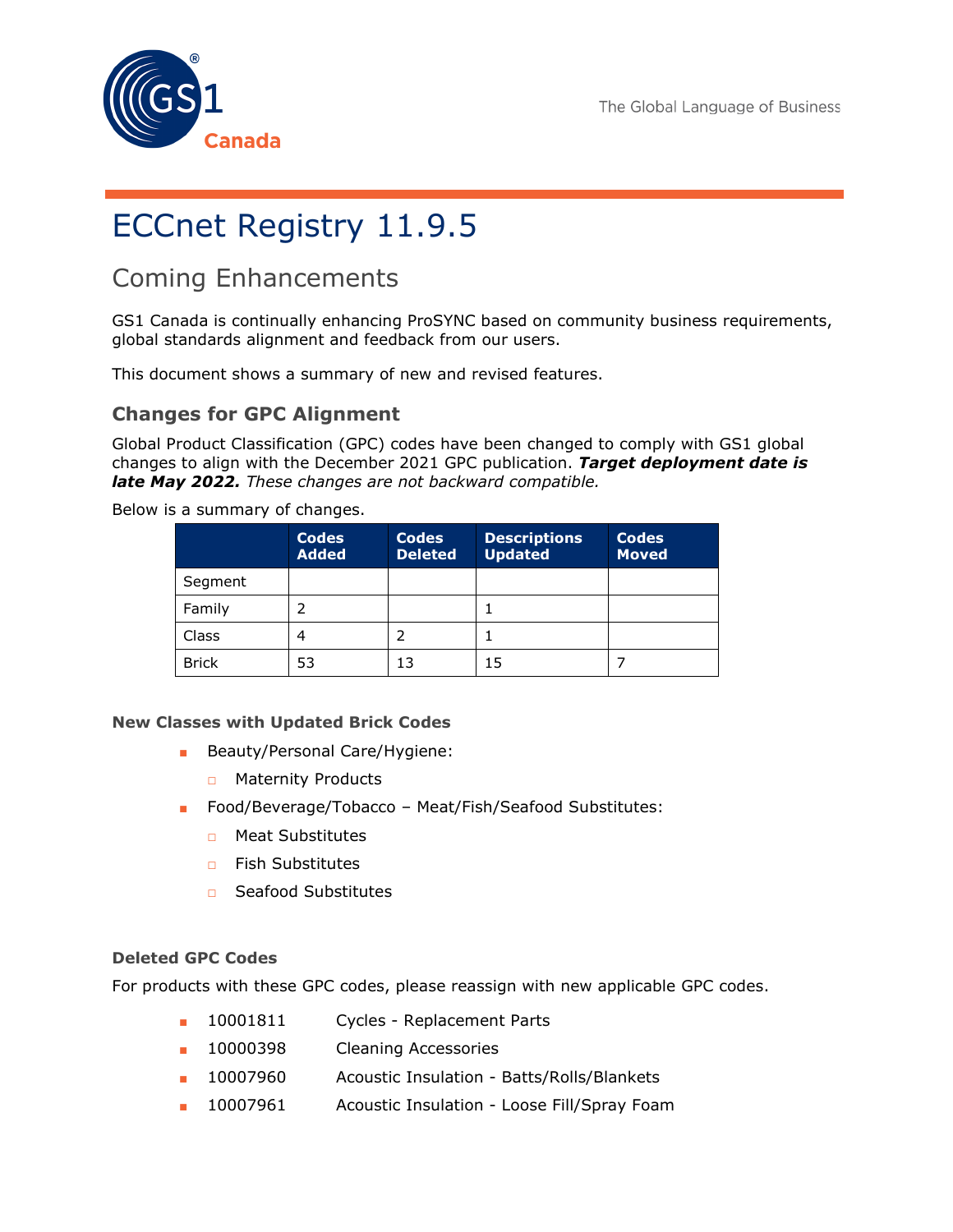- 10007962 Acoustic Insulation Pipe Lagging/Wrapping
- 10007963 Acoustic Insulation Radiant Barriers/Heat Shields
- 10007964 Acoustic Insulation Rigid Board (Exterior)
- 10007968 Acoustic Insulation Rigid Foam Board (Interior)
- 10002455 Insulation Rigid Foam Board (Interior)
- 10005343 Insulation Rigid Board (Exterior)
- 10007966 Acoustic Insulation Supports/Anchors
- 10007965 Acoustic Insulation Other
- 10007967 Acoustic Insulation Variety Packs

For the Brick Code details, see the *GPC Delta Document* on the [ProSYNC](https://gs1ca.org/help-library/prosync/) Help Library.

# **Changes for Alignment with Global Data Standards**

Continued global standards alignment with the latest GDSN (Global Data Synchronization Network) release 3.1.18 and 3.1.19 to enable data synchronization with global trading partners.

### **Changed Mapping**

■ ECCnet attribute "Packaging Material" mapping to GDSN is changing. For more information, see the ECCnet Registry Attribute Guide 11.9.5 on the [ProSYNC](https://gs1ca.org/help-library/prosync/) Help [Library.](https://gs1ca.org/help-library/prosync/)

### **New Code Values**

| Code Value Name              | <b>Used with Attribute</b> |
|------------------------------|----------------------------|
| Oriented Polypropylene (OPP) | Packaging Material         |
| Wire (WRE)                   | Packaging Form             |

#### **Impact**

| Impact                                                          | <b>Description</b>                                                               |
|-----------------------------------------------------------------|----------------------------------------------------------------------------------|
| ECCnet data providers                                           | Prepare internal processes and systems for these<br>attributes where applicable. |
| ECCnet data recipients                                          | Prepare internal processes and systems for these<br>attributes where applicable. |
| GDSN data providers sending to<br><b>ECCnet data recipients</b> | Prepare internal processes and systems for these<br>attributes where applicable. |

Note: ECCnet Packaging Material Code Values 48 (Wire/Cord) and 51 (Wire Mesh) will be deprecated at the end of 2022. *After deprecation, these values will not be backwards compatible*.